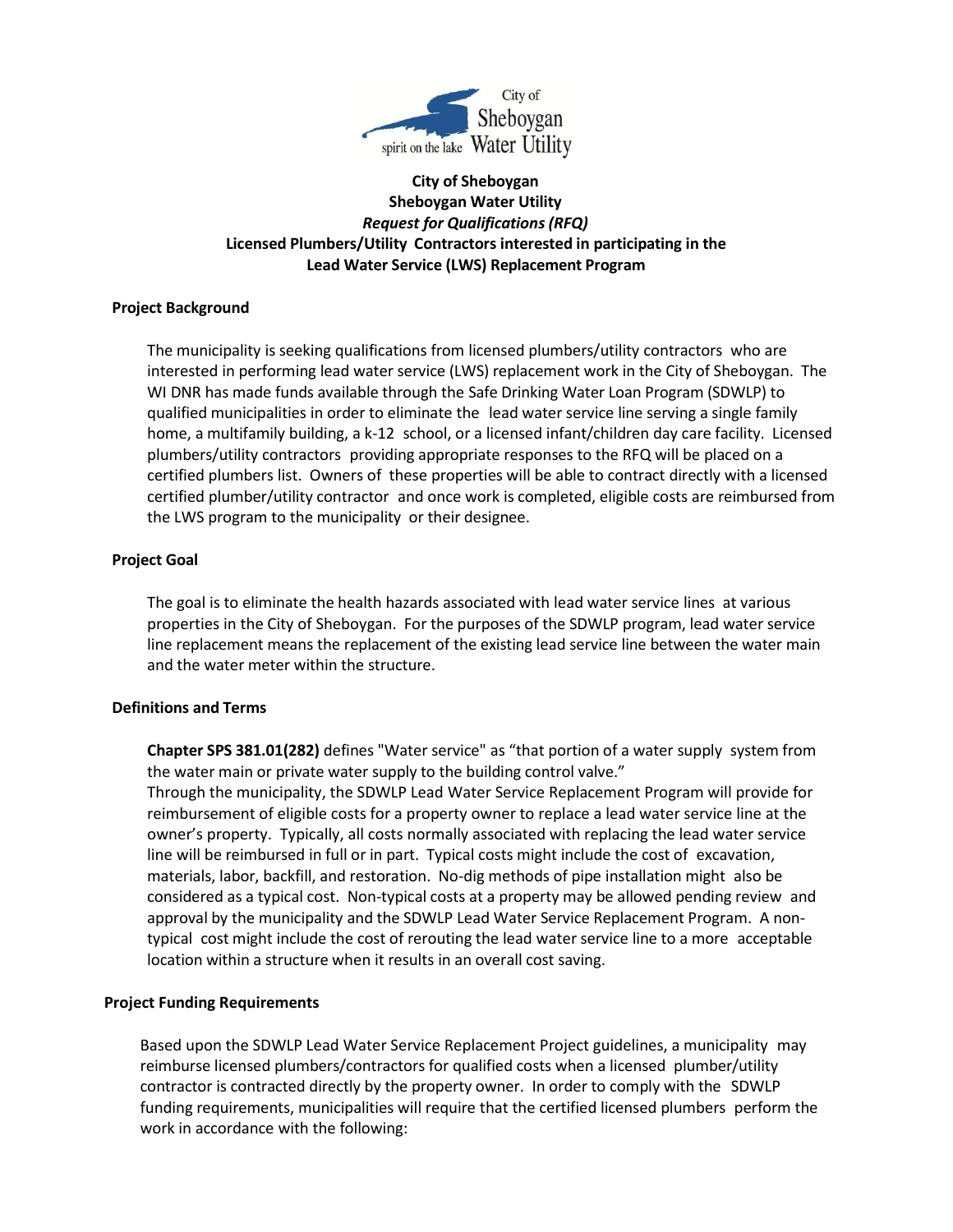- 1) Work to be performed by a licensed plumber under section **SPS 305.90 Wis. Adm. Code** or utility contractor under section **SPS305.97 Wis. Adm. Code**;
- 2) Work to be performed in accordance with the plumbing code requirements found in **Wis. Adm. Code SPS Chapters 381-391**;
- 3) Work to be performed as required by all applicable OSHA requirements/standard;
- 4) Adequate financial records shall be established and maintained in accordance with the municipal SDWLP Financial Assistance Agreement;
- 5) The municipality will determine the submittal requirements necessary for the licensed plumber/utility contractor to document the lead water service line replacement at each address where work was performed; costs shall be maintained separate for the portion of the service lateral from the water main to the curb stop and the portion from the curb stop to the building;
- 6) The municipality will be required to certify that the licensed plumbers/utility contractors performing lead water service line replacement work will comply with the SDWLP financial assistance agreement (loan) requirements including **Disadvantaged Business Enterprise (DBE) Solicitation** (if subcontracting work), the use of **American Iron & Steel (AIS)** and **Davis-Bacon terms and conditions**.
- **7) A current copy of the W-9 form and proof of insurance certificate must accompany this form.**

### **Minimum RFQ Information Requirements**

Licensed plumbers/utility contractors interested in performing lead water service line replacements as funded by a municipal SDWLP Financial Assistance Agreement should submit a response to the RFQ by including (at minimum) the following information:

|                                      | Name of plumbing/contractor business |                                                                                     |       |     |
|--------------------------------------|--------------------------------------|-------------------------------------------------------------------------------------|-------|-----|
|                                      |                                      | Name of plumbing/contractor business owner or registered agent                      |       |     |
| Address                              |                                      | City                                                                                | State | Zip |
| Phone                                | Fax                                  | <b>Email Address</b>                                                                |       |     |
|                                      | Plumbing/contract license number     |                                                                                     |       |     |
| Number of years licensed             |                                      | Number of years in business                                                         |       |     |
| <b>General business information:</b> |                                      |                                                                                     |       |     |
|                                      |                                      | Briefly describe your plumbing/utility contractor organization, size and structure: |       |     |